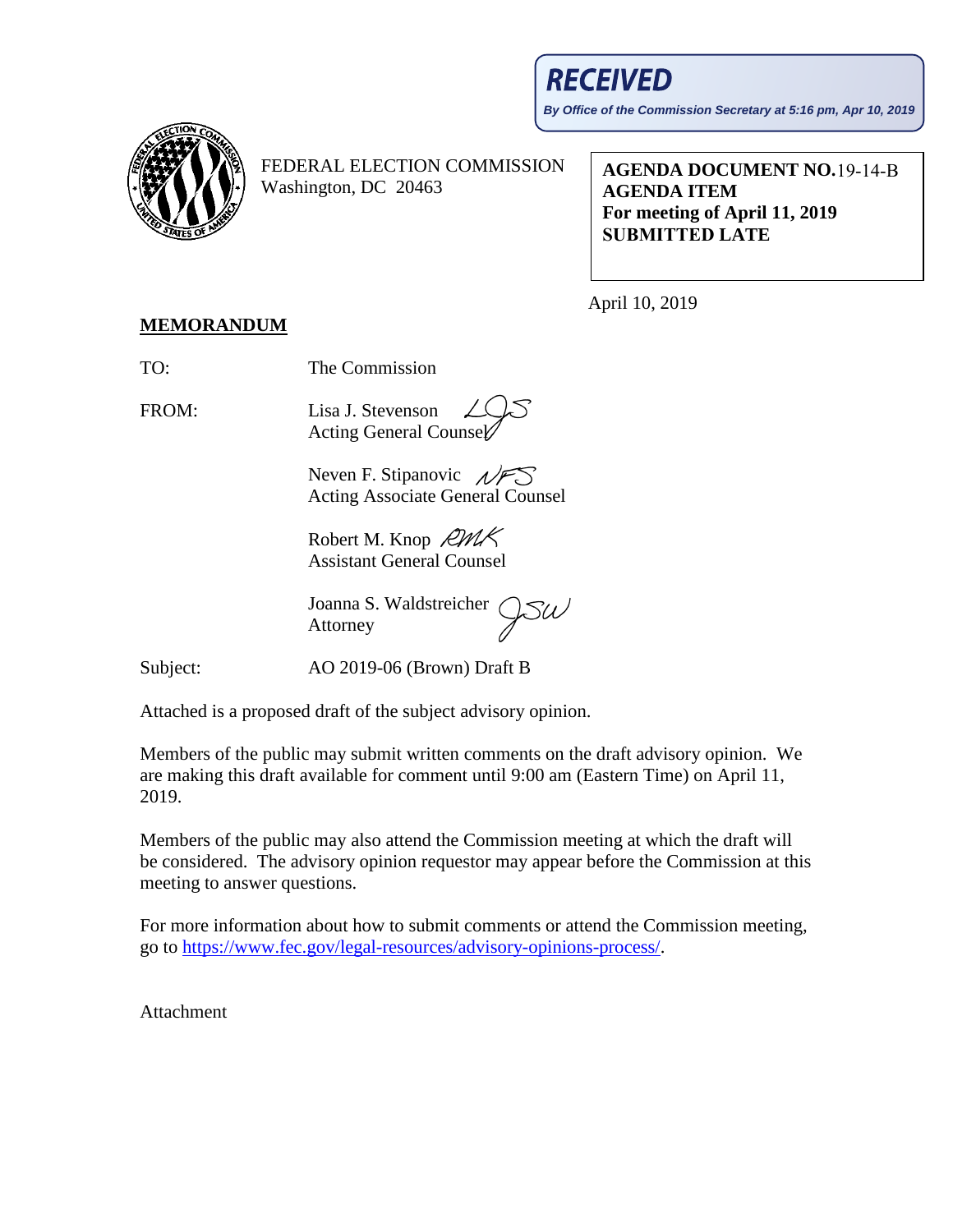| $\mathbf{1}$<br>$\overline{c}$                  | <b>ADVISORY OPINION 2019-06</b>                                                                                                                                          |
|-------------------------------------------------|--------------------------------------------------------------------------------------------------------------------------------------------------------------------------|
| 3<br>$\overline{4}$<br>5<br>6<br>$\overline{7}$ | Jessica F. Johnson, Esq.<br>Jason Torchinsky, Esq.<br><b>DRAFT B</b><br>Holtzman Vogel Josefiak Torchinsky PLLC<br>45 North Hill Drive, Suite 100<br>Warrenton, VA 20186 |
| $8\,$<br>9                                      | Dear Ms. Johnson and Mr. Torchinsky:                                                                                                                                     |
| 10                                              | We are responding to your advisory opinion request on behalf of Leigh Brown                                                                                              |
| 11                                              | regarding the application of the Federal Election Campaign Act, 52 U.S.C. §§ 30101-45                                                                                    |
| 12                                              | (the "Act"), and Commission regulations to proposed radio advertisements that would air                                                                                  |
| 13                                              | within 30 days of an upcoming special primary election. The Commission concludes that                                                                                    |
| 14                                              | the existing versions of the advertisements are exempt from the definition of                                                                                            |
| 15                                              | electioneering communications because they do not promote or support Brown's                                                                                             |
| 16                                              | candidacy or attack or oppose her opponents, and the existing ads plainly and                                                                                            |
| 17                                              | unquestionably do not relate to an election. The Commission also concludes that the                                                                                      |
| 18                                              | proposed alternate versions of the advertisements do not refer to a clearly identified                                                                                   |
| 19                                              | federal candidate and therefore would not constitute electioneering communications.                                                                                      |
| 20                                              | <b>Background</b>                                                                                                                                                        |
| 21                                              | The facts presented in this advisory opinion are based on your letter received on                                                                                        |
| 22                                              | March 22, 2019.                                                                                                                                                          |
| 23                                              | Leigh Brown is a candidate in the upcoming special election in North Carolina's                                                                                          |
| 24                                              | Ninth Congressional District, to be held on May 14, 2019. Advisory Opinion Request at                                                                                    |
| 25                                              | AOR001. Brown is also the President and CEO of Leigh Brown & Associates, a for-                                                                                          |
| 26                                              | profit business entity that provides real estate agent services in the Charlotte area, and is                                                                            |
| 27                                              | incorporated in North Carolina under the name Mallard Creek Properties, Inc. Id.                                                                                         |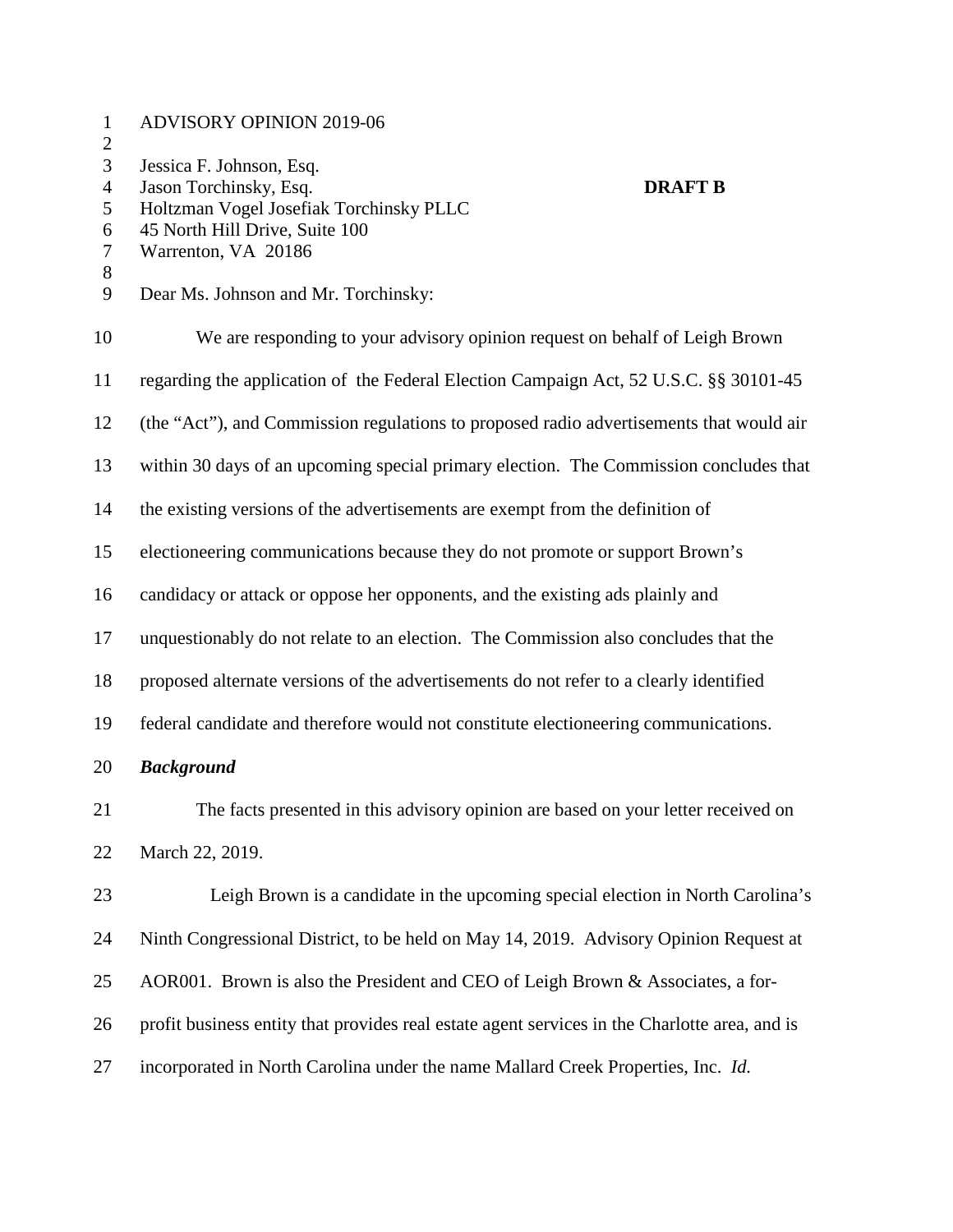| $\mathbf{1}$   | Leigh Brown $\&$ Associates has been airing radio ads promoting its business for           |
|----------------|--------------------------------------------------------------------------------------------|
| $\overline{2}$ | the past 13 years. Id. The ads are a core component of the company's marketing efforts,    |
| 3              | and at least 10% of Brown's annual commission revenue can be attributed to clients         |
| $\overline{4}$ | generated by the radio advertising. AOR002. The company currently has an annual            |
| 5              | contract with WBT, a commercial radio station serving the Charlotte area, to air           |
| 6              | advertisements for the calendar year 2019. AOR001. Leigh Brown & Associates entered        |
| $\tau$         | this contract with Entercom Charlotte WBT AM/FM in December 2018. Id.                      |
| 8              | Brown develops the content of the ads herself and records two ads at a time at             |
| $\mathbf{9}$   | WBT's facilities. AOR002. The specific content of the ads has varied over the years, but   |
| 10             | they generally follow a similar template, featuring discussion of a real estate issue      |
| 11             | relevant to the Charlotte real estate market and the number of houses Brown's team sells,  |
| 12             | and they consistently include two closing slogans: "I'm interviewing for a job I want      |
| 13             | to be your realtor" and "There is a difference when you call Leigh Brown." Id. Brown       |
| 14             | has recorded two ads that began airing on or about March 5, 2019, prior to the time she    |
| 15             | became a candidate for federal office. <i>Id</i> . The content of these ads is as follows: |
| 16             | Radio Ad #1:                                                                               |

 In a world where everything seems to be online and at the click of a button, you have to realize that real estate pricing is just not an exact science. I'm Leigh Brown with RE/MAX and I'm getting a lot of phone calls about the current tax valuations and the updates to the process. My clients need help with disputing 21 that number because occasionally it's wrong. I also have folks that want to know<br>22 what their property is worth based on their upgrades and condition and I can give what their property is worth based on their upgrades and condition and I can give 23 a more accurate ballpark than a website can. Frankly, y'all, the reason you have a trusted realtor is that we are there for you between the buving and the selling and trusted realtor is that we are there for you between the buying and the selling and all steps in between. My team and I sell a house every two days, y'all, and that's not bragging. That's interviewing for a job. In fact, the job I want is to be your realtor for life. For more information, visit my website at leighsells.com or call anytime at 704-705-7036, that's 705-7036. There is a difference when you call Leigh Brown.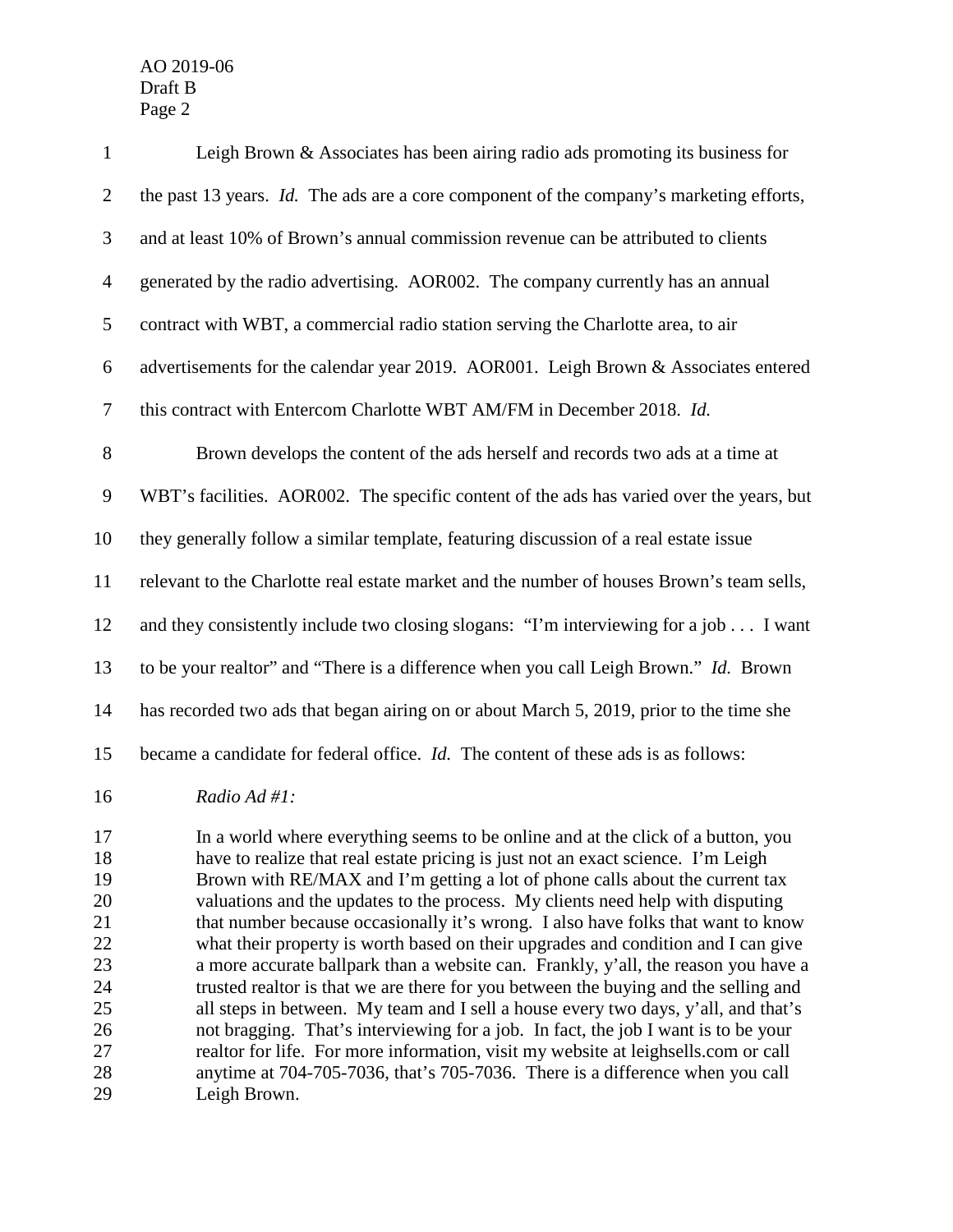## *Radio Ad #2:*

 I believe it's a natural human reflex to see a realtor and as, "Hey, how's the market?" I'm Leigh Brown with RE/MAX and I can tell y'all that is the number one question I'm being asked right now by folks considering buying or selling real estate in the Charlotte market. Sellers should know that while prices are still creeping upward, so are days on market. That's reducing the number of multiple offer situations although frankly it all depends on what zip code you're in and your price point. Now, let's look at those factors differently and realize it creates a favorable situation for buyers. Add great interest rates to the normalization of the market and you probably should consider calling me for an evaluation on buying and selling. You can always get information on my website at leighsells.com and find out why my team and I are selling a house every two days. I'm not bragging about that statistic, y'all, I'm interviewing for a job. I want to be your realtor. Call me anytime at 704-705-7036, that's 705-7036. There is a difference when you call Leigh Brown.

## AOR002-03.

| 17 | These two ads are consistent with Leigh Brown & Associates' previous                         |
|----|----------------------------------------------------------------------------------------------|
| 18 | advertising in content, timing, geographic distribution, and frequency. <sup>1</sup> AOR003, |
| 19 | AOR006. Brown acknowledges that if these advertisements are aired within 30 days of          |
| 20 | the May 14, 2019 special election, they will satisfy the basic statutory definition of       |
| 21 | 'electioneering communication.' AOR002.                                                      |
| 22 | Brown also proposes alternate versions of both ads, to replace the ads described             |
| 23 | above if the Commission concludes that the above ads are not exempt from the definition      |
| 24 | of "electioneering communication." The alternate versions are as follows:                    |
| 25 | Radio Ad #1 - Alternate Script:                                                              |
| 26 | In a world where everything seems to be online and at the click of a button, you             |
| 27 | have to realize that real estate pricing is just not an exact science. $\vec{F}$ m We're     |
| 28 | Leigh Brown $&$ Associates with RE/MAX and $F2$ m we're getting a lot of phone               |

<span id="page-3-0"></span>29 calls about the current tax valuations and the updates to the process. My Our

<sup>&</sup>lt;sup>1</sup> Brown has included with her request recordings of Radio Ads  $#1$  and  $#2$ , as well as examples of additional ads used in the past few years. Links to these recordings can be found on the final page of the request, available on the Commission's website at https://www.fec.gov/data/legal/advisory-opinions/2019- 06/.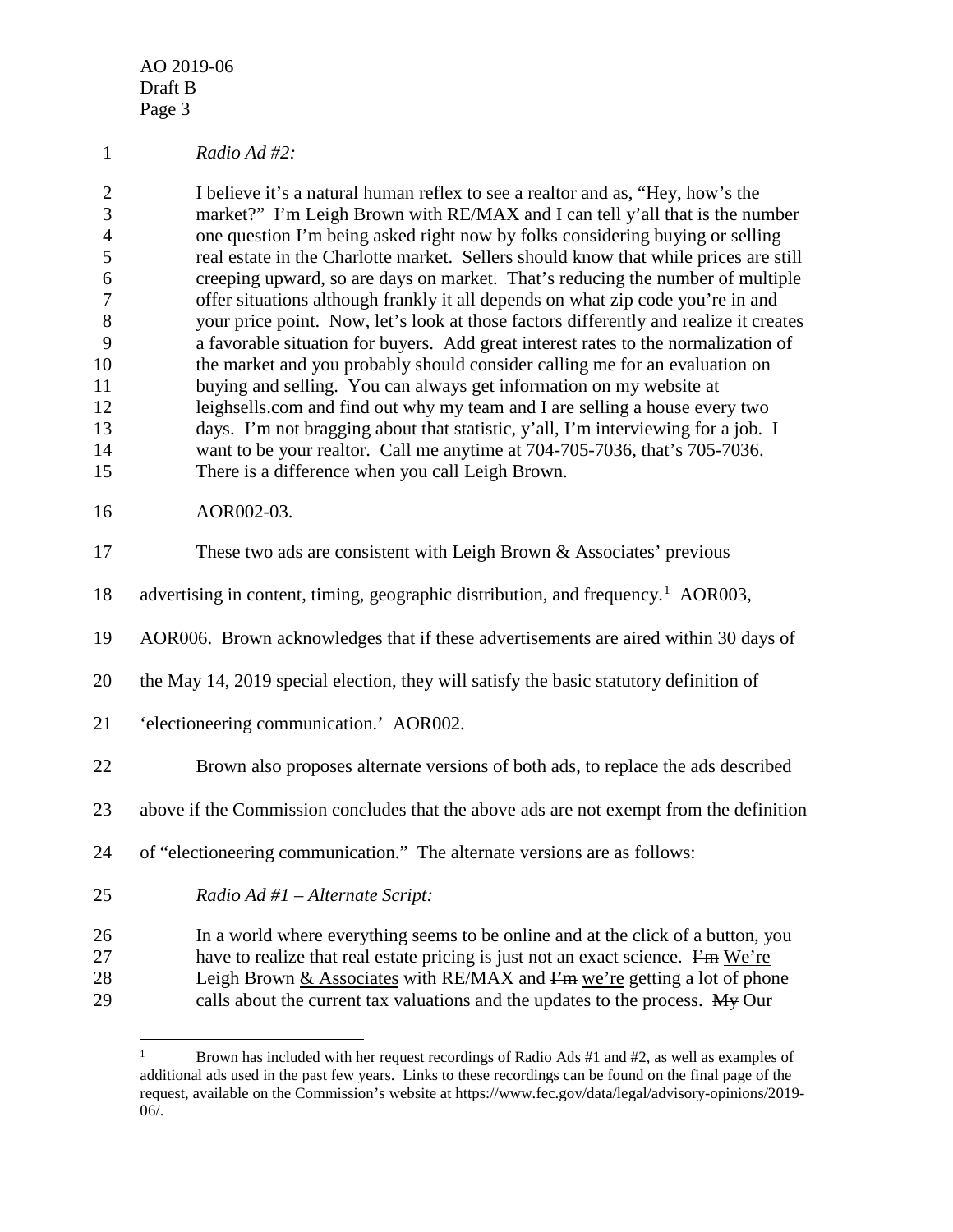1 clients need help with disputing that number because occasionally it's<br>2 wrong. I We also have folks that want to know what their property is v wrong. I We also have folks that want to know what their property is worth based on their upgrades and condition and I we can give a more accurate ballpark than a 4 website can. Frankly, y'all, the reason you have a trusted realtor is that I am we are there for you between the buying and the selling and all steps in between. My Our team sells a house every two days, y'all, and that's not bragging. That's interviewing for a job. In fact, the job I we want is to be your realtor for life. For more information, visit my our website at leighsells.com or call anytime at 704-705-7036, that's 705-7036. There is a difference when you 10 call Leigh Brown & Associates.

*Radio Ad #2 – Alternate Script:*

 I believe it's a natural human reflex to see a realtor and ask, "Hey, how's the 13 market?" I'm We're Leigh Brown & Associates with RE/MAX and I can tell 14 y'all that is the number one question  $\vec{F}$  we're being asked right now by folks considering buying or selling real estate in the Charlotte market. Sellers should know that while prices are still creeping upward, so are days on market. That's reducing the number of multiple offer situations although frankly it all depends on what zip code you're in and your price point. Now, let's look at those factors differently and realize it creates a favorable situation for buyers. Add great interest rates to the normalization of the market and you probably should consider 21 calling me us for an evaluation on buying and selling. You can always get 22 information on  $\frac{m}{v}$  our website at leighsells.com and find out why  $\frac{m}{v}$  our team 23 sells a house every two days.  $\vec{F}$  We're not bragging about that statistic, 24 y'all,  $\lim_{x \to a}$  we're interviewing for a job. I We want to be your realtor. Call me us anytime at 704-705-7036, that's 705-7036. There is a difference when you call Leigh Brown & Associates.

AOR008-09.

Brown's campaign committee has engaged a political media vendor for campaign

- advertising and media strategy, and this vendor has played no role in the creation or
- airing of the above radio ads for Leigh Brown & Associates. AOR003.
- *Questions Presented*
- *1. Are Radio Ads #1 and #2 exempt from the definition of "electioneering*
- <span id="page-4-0"></span>*communication" when aired during the upcoming pre-primary period?[2](#page-4-0)*

<sup>&</sup>lt;sup>2</sup> The Commission has combined the first two of the requestor's questions because they rely on identical analysis.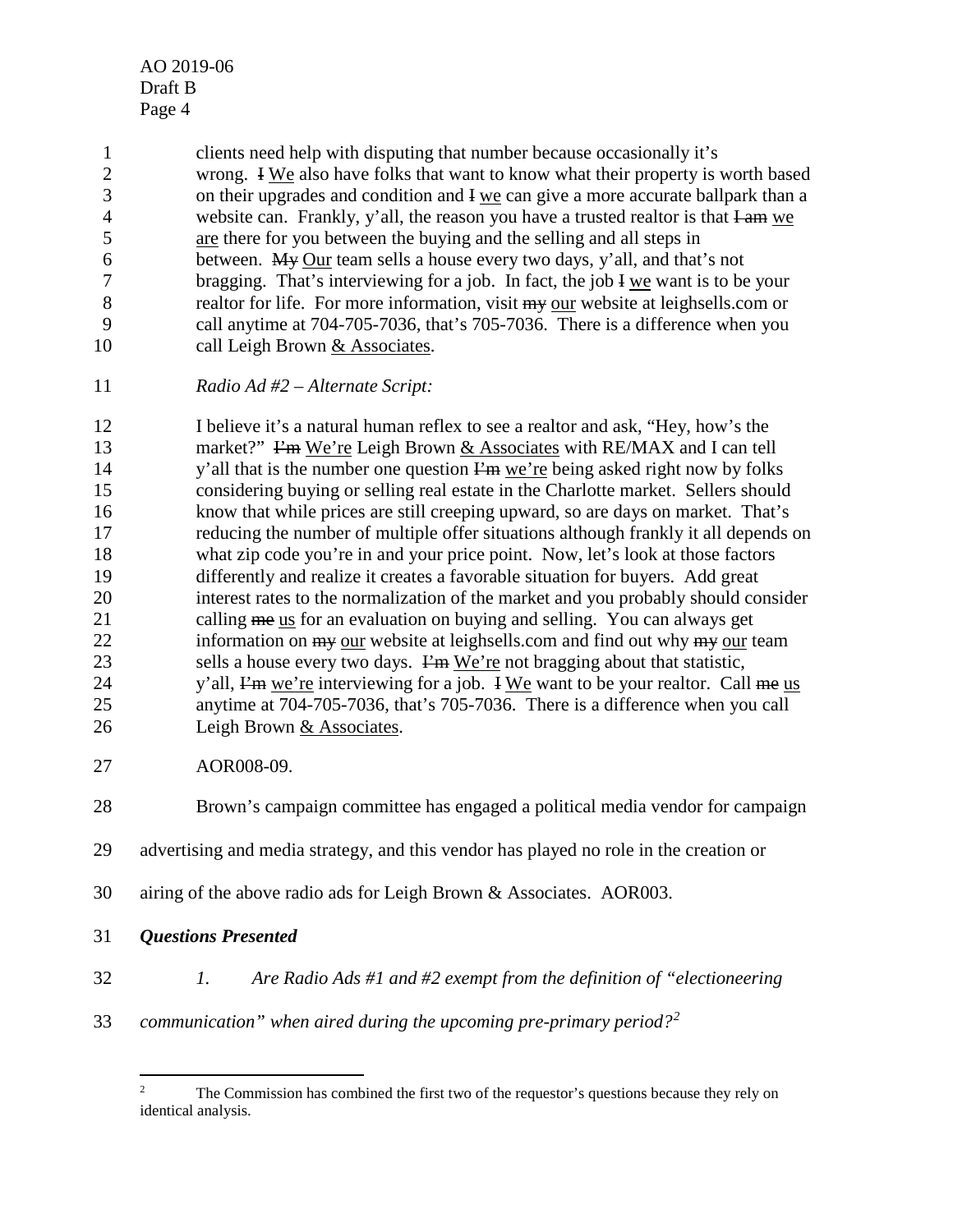| $\mathbf{1}$   | Would the references to "Leigh Brown & Associates" in the alternate<br>2.                    |
|----------------|----------------------------------------------------------------------------------------------|
| $\overline{2}$ | scripts of Radio Ads #1 and #2 be construed as the name of a business rather than the        |
| 3              | name of a candidate such that the advertisements do not refer to a clearly identified        |
| $\overline{4}$ | candidate and thus are not "electioneering communications"?                                  |
| 5              | 3.<br>Does the presence of Ms. Brown's voice alone in the alternate versions of              |
| 6              | Radio Ads #1 and #2 constitute a reference to a clearly identified candidate?                |
| $\tau$         | <b>Legal Analysis and Conclusions</b>                                                        |
| $8\,$          | Are Radio Ads #1 and #2 exempt from the definition of "electioneering"<br>1.                 |
| $\mathbf{9}$   | communication when aired during the upcoming pre-primary period?                             |
| 10             | Yes, the existing versions of Radio Ads #1 and #2 are exempt from the definition             |
| 11             | of "electioneering communication."                                                           |
| 12             | The Act and Commission regulations define "electioneering communication" as                  |
| 13             | any broadcast, cable, or satellite communication that (1) refers to a clearly identified     |
| 14             | federal candidate; (2) is publicly distributed within 30 days before a primary election or a |
| 15             | convention or caucus of a political party or 60 days before a general election; and (3) is   |
| 16             | targeted to the relevant electorate. 52 U.S.C. § 30104(f)(3)(A)(i); 11 C.F.R. § 100.29(a).   |
| 17             | In the case of a candidate for the House of Representatives, "targeted to the relevant       |
| 18             | electorate" means that the communication can be received by 50,000 or more persons in        |
| 19             | the district the candidate seeks to represent. 11 C.F.R. § 100.29(b)(5)(i). For purposes of  |
| 20             | the electioneering communication definition, "'[r]efers to a clearly identified candidate'   |
| 21             | means that the candidate's name, nickname, photograph, or drawing appears, or the            |
| 22             | identity of the candidate is otherwise apparent through an unambiguous reference such as     |
| 23             | 'the President,' 'your Congressman,' or 'the incumbent,' or through an unambiguous           |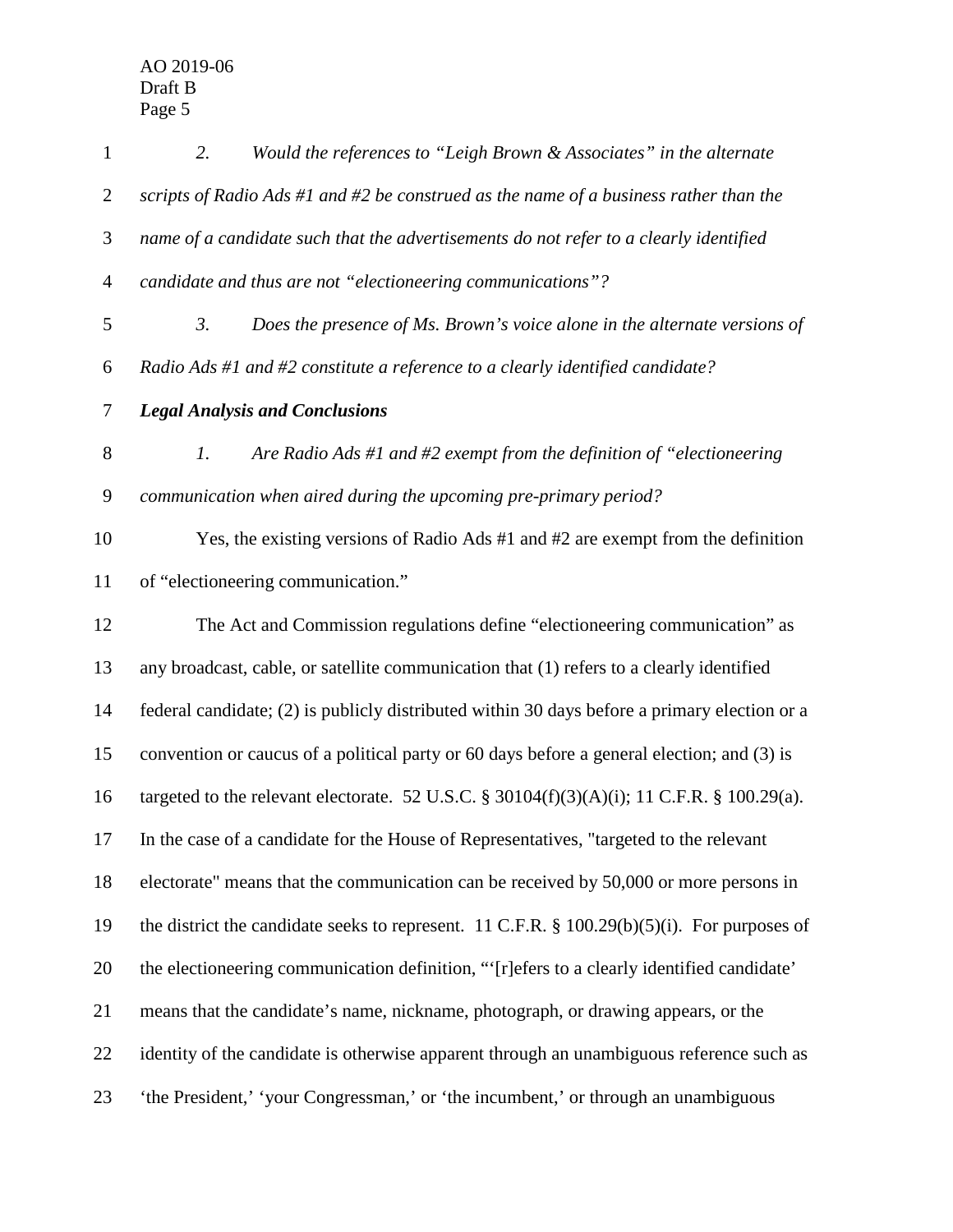reference to his or her status as a candidate such as 'the Democratic presidential nominee' or 'the Republican candidate for Senate in the State of Georgia.'" 11 C.F.R. § 100.29(b)(2). *See also* 52 U.S.C. § 30101(18); 11 C.F.R. § 100.17. Brown acknowledges, and the Commission agrees, that during the 30-day period before the primary election, "these advertisements will satisfy the basic statutory definition of 'electioneering communication.'" Brown's question, therefore, is whether the existing ads qualify for exemption from the definition of "electioneering communications." Congress authorized the Commission to exempt, through regulation, certain communications from the definition of "electioneering communications," but limited that authority, providing that "a communication may not be exempted if it meets the requirements of this section and is described in section 30101(20)(A)(iii) of this title." 52 U.S.C. § 30104(f)(3)(B). The referenced section includes any communication that "refers to a clearly identified candidate for [f]ederal office . . . and that promotes or supports a candidate for that office, or attacks or opposes a candidate for that office . . . ." 52 U.S.C. § 30101(20)(A)(iii). *See also* Electioneering Communications, 67 Fed. Reg. 65,190, 65,196 (Oct. 23, 2002). Representative Shays, a sponsor of the legislation that introduced the definition of "electioneering communications," explained that the Commission's "limited discretion" to exempt some communications was based on the fact that "it is possible that there could be some communications that will fall within this [electioneering communication] definition even though they are plainly and unquestionably not related to the election," and that the Commission could "issue regulations to exempt such communications from the definition of 'electioneering communications' because they are wholly unrelated to an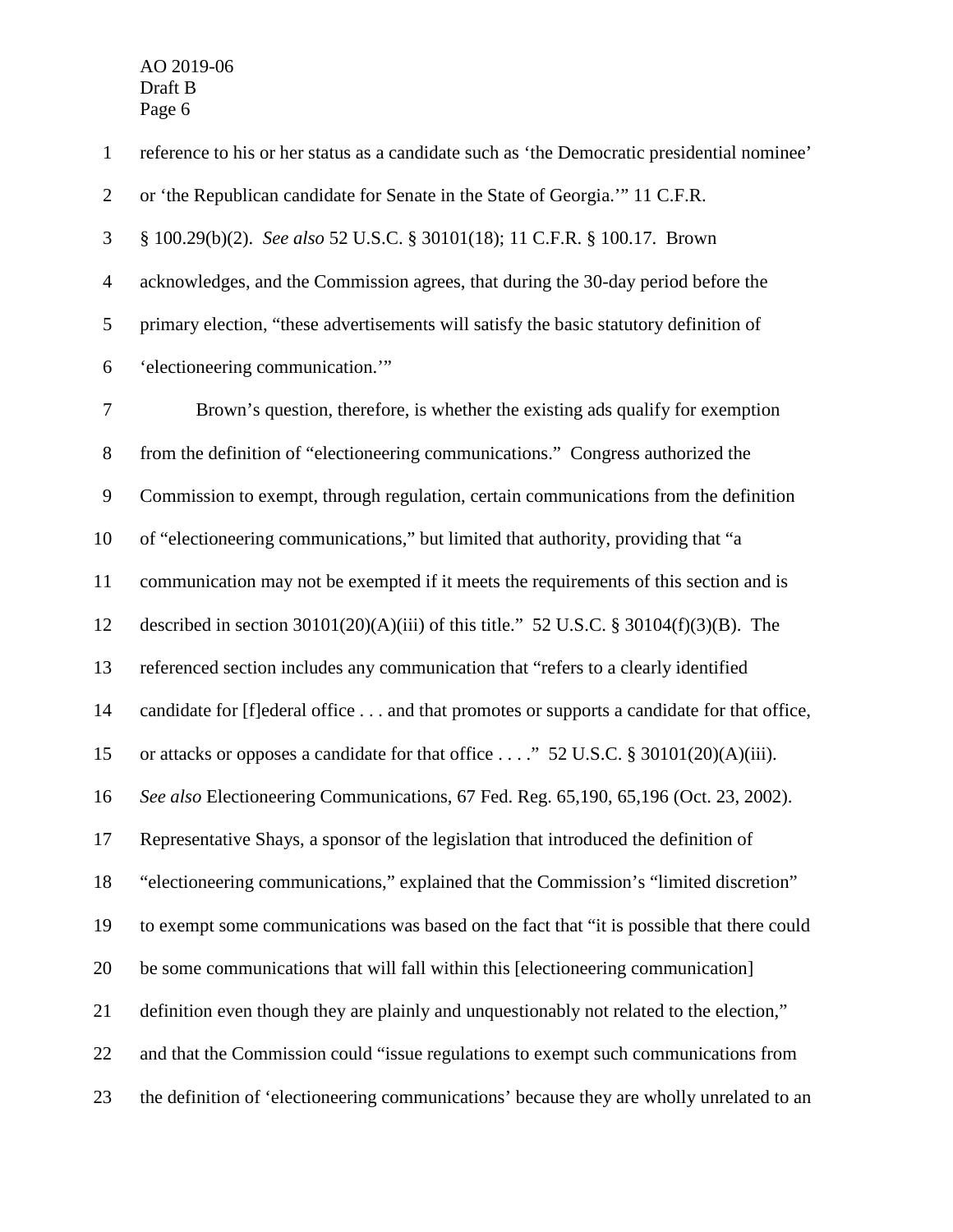| $\mathbf{1}$   | election." 148 Cong. Rec. H410-411 (Feb. 13, 2002) (statement of Rep. Shays). When           |
|----------------|----------------------------------------------------------------------------------------------|
| $\overline{2}$ | the Commission adopted its regulations on electioneering communications, it considered       |
| 3              | but declined to create a blanket exemption for situations where a federal candidate shares   |
| $\overline{4}$ | a name with a business entity or where the candidate is referred to in the context of        |
| $\sqrt{5}$     | promoting a business, because "it is likely that, if run during the period before an         |
| 6              | election, such communications could well be considered to promote or support the clearly     |
| $\tau$         | identified candidate, even if they also serve a business purpose unrelated to the election." |
| $8\,$          | Electioneering Communications, 67 Fed. Reg. at 65,202.                                       |
| $\mathbf{9}$   | However, Rep. Shays also stated that Congress "expect[ed] the Commission to                  |
| 10             | use its Advisory Opinion process to address these situations both before and after the       |
| 11             | issuance of regulations." <i>Id.</i> at 411; see also 148 Cong. Rec. E178-03 (Feb. 13, 2002) |
| 12             | (statement of Rep. Meehan). The Commission considered the extent of its authority to         |
| 13             | grant exemptions in Advisory Opinion Request 2012-20 (Mullin), and although it did not       |
| 14             | issue an advisory opinion as to whether an exemption was appropriate in that particular      |
| 15             | circumstance, a majority of Commissioners did indicate their agreement that the              |
| 16             | Commission was authorized to grant exemptions through advisory opinions, in addition         |
| 17             | to blanket exemptions within its regulations. See Advisory Opinion Request 2012-20           |
| 18             | (Mullin), Draft B (citing legislative history for the Commission's authority to exempt       |
| 19             | communications from the definition of "electioneering communication through the              |
| 20             | advisory opinion process, and approved by Commissioners Hunter and McGahn II); Draft         |
| 21             | C (same, approved by Commissioners Bauerly, Walther, and Weintraub). See also                |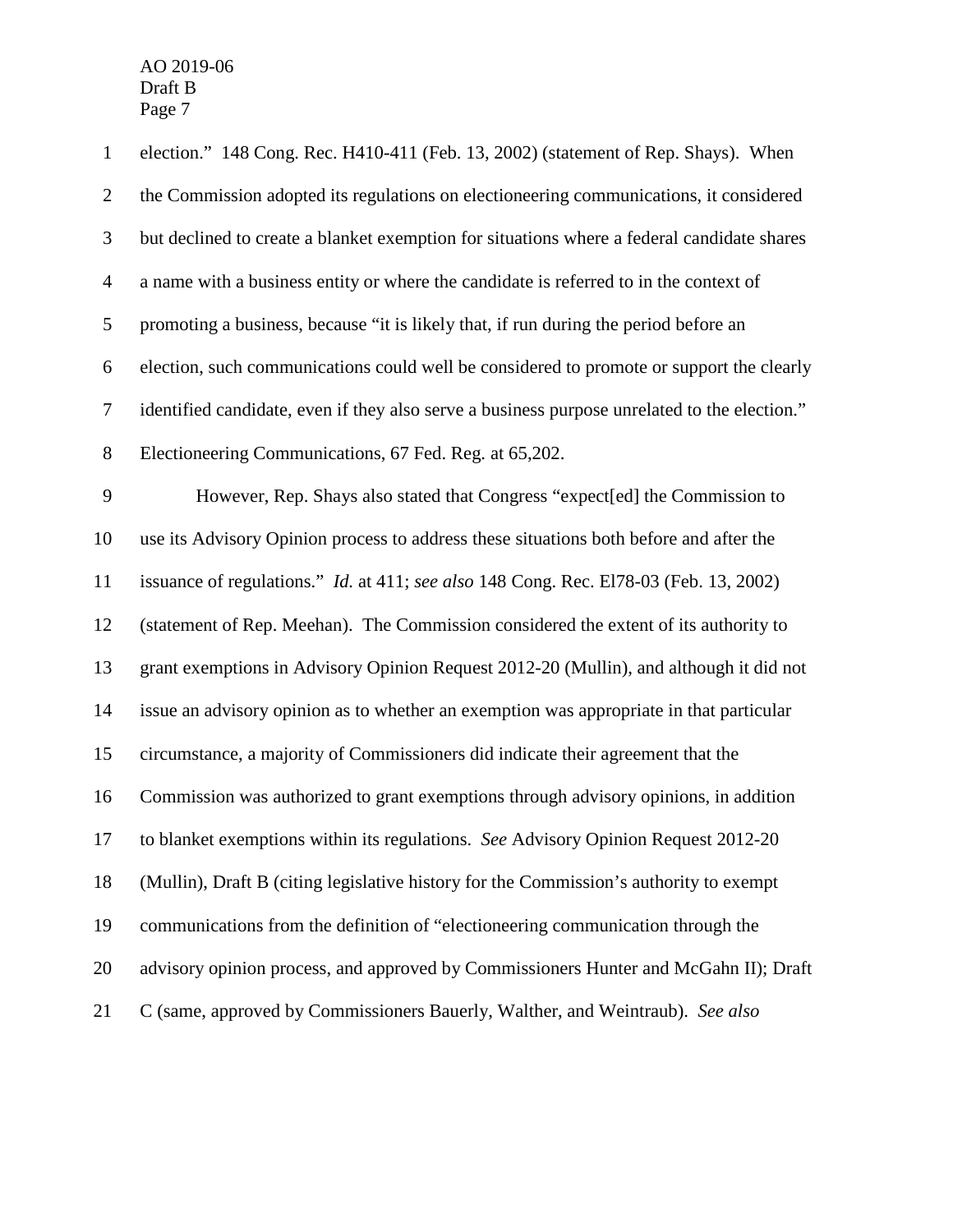Advisory Opinion 2012-20 (Mullin), Statement of Vice Chair Ellen L. Weintraub and

Commissioner Cynthia L. Bauerly (May 31, 2012).

3 Under the factual circumstances presented in the request—including that the ads do not promote or support Brown's candidacy or attack or oppose her opponents, and that Leigh Brown & Associates has been distributing similar ads for the past 13 years—the Commission concludes that it should exercise its discretion to exempt the existing ads from the definition of an "electioneering communication." As described above, the Act provides that the Commission may exempt

communications from the definition of "electioneering communication" so long as they

do not refer to a clearly identified candidate for federal office and promote, support,

attack, or oppose ("PASO") that candidate or another candidate for the same office, 52

U.S.C. § 30104(f)(3)(B), and the statute's legislative history indicates that the provision

was intended to allow the Commission to exempt communications that are "plainly and

unquestionably not related to the election." 148 Cong. Rec. H410-411 (Feb. 13, 2002)

(statement of Rep. Shays). The existing ads refer to a clearly identified candidate

 because they include Brown saying "I'm Leigh Brown." Therefore the existing ads may qualify for an exemption only if they do not PASO Brown or any of her opponents, and if

they are plainly and unquestionably unrelated to her election.

 Although the existing ads clearly identify Brown, the Commission has previously determined that the mere identification of an individual who is a federal candidate does not, in itself, PASO that candidate. *See* Advisory Opinion 2009-26 (Coulson), Advisory Opinion 2007-34 (Jackson), Advisory Opinion 2007-21 (Holt), Advisory Opinion 2006- 10 (Echostar), and Advisory Opinion 2003-25 (Weinzapfel). In the scripts for the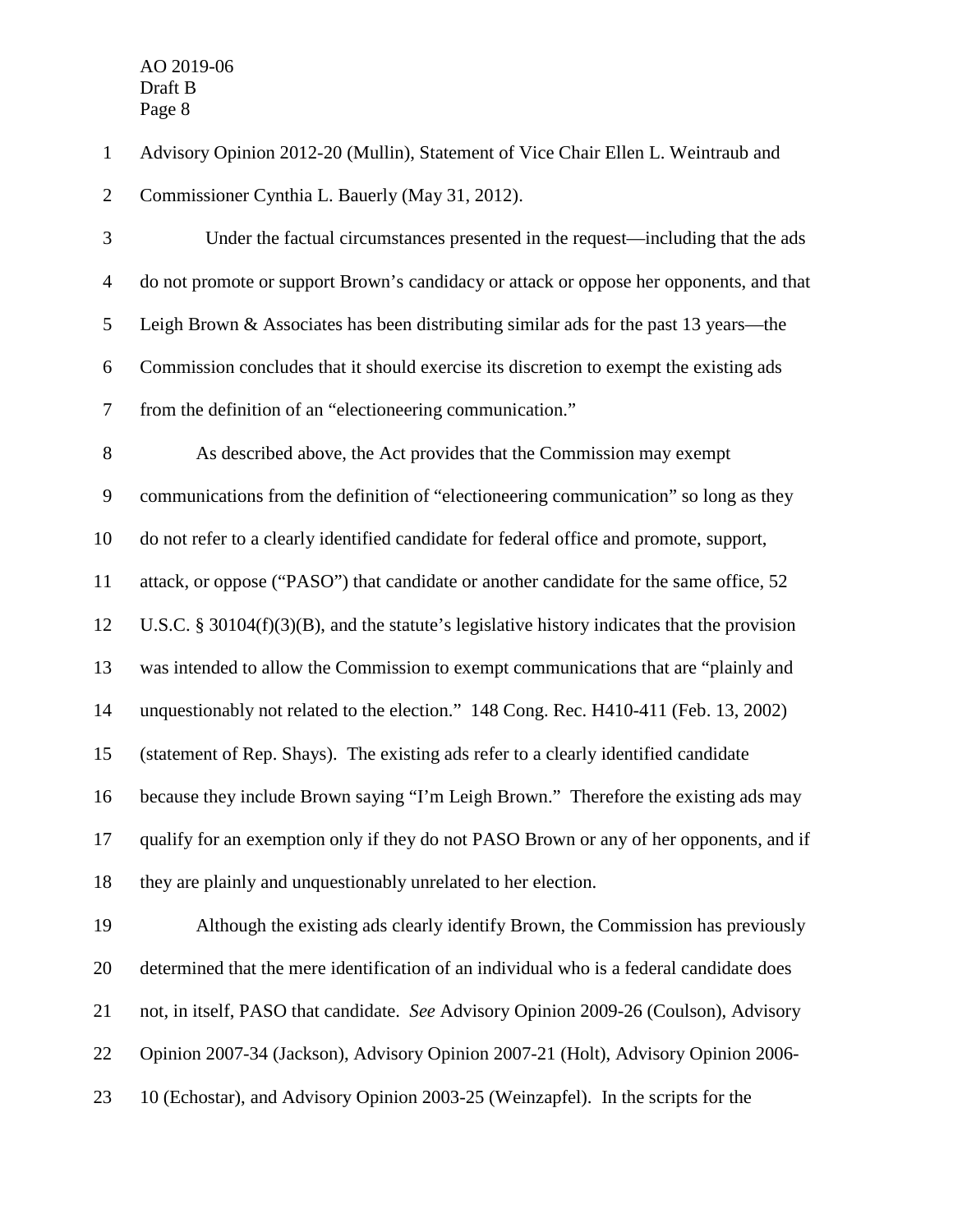existing ads, phrases such as "I can give a more accurate ballpark than a website can" and "there is a difference when you call Leigh Brown" could be construed to PASO Brown, but these phrases promote Brown as a real estate agent, not as a candidate, including expressly referring to her real estate expertise. Moreover, the existing ads do not include any references to Brown's qualifications for office, or even mention the fact of Brown's candidacy. The Commission concludes that the existing ads do not PASO Brown. Finally, the existing ads plainly and unquestionably are not related to the election. They will be consistent in medium, timing, content, and geographic distribution with the company's ads prior to Brown's candidacy. The existing ads are for real estate services, wholly unrelated to an election, and they are designed only to promote Brown's real estate services in the same manner as the she has done for 13 years before running for office. The existing ads do not say anything about Brown's qualifications for election or even the fact that she is a candidate, and they focus entirely and exclusively on the provision of real estate services. The ads include the address for her business's website but not that of her campaign website. The existing ads, thus, are wholly unrelated to the election.

 On these unique facts, the Commission concludes that it should exercise its limited discretion to exempt from the definition of "electioneering communications" the commercial communications here to avoid reaching a result that would be inconsistent with Congress's intent. Congress did not intend the electioneering communication provision to encompass genuine commercial communications like those presented here. Accordingly, the Commission concludes that the existing ads described in the request are exempt from the definition of "electioneering communication."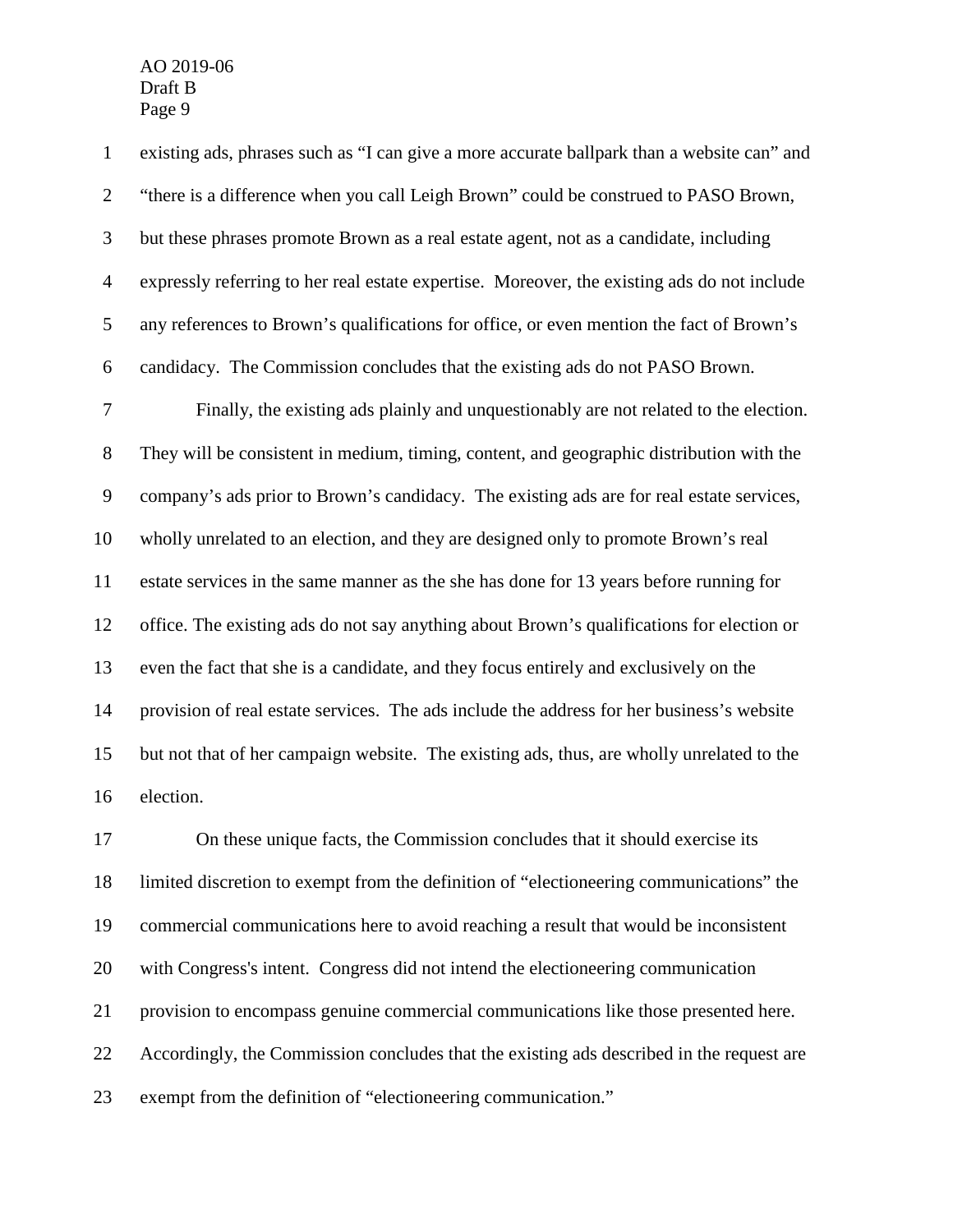*2. Would the references to "Leigh Brown & Associates" in the alternate scripts of Radio Ads #1 and #2 be construed as the name of a business rather than the name of a candidate such that the advertisements do not refer to a clearly identified candidate and thus are not "electioneering communications"? 3. Does Ms. Brown's voice alone constitute a reference to a clearly identified candidate?* Under the circumstances described in the request, the Commission is unable to conclude that Brown's voice *alone* constitutes a reference to a clearly identified candidate. However, considered in their overall context, which includes references to the name of the business "Leigh Brown & Associates" and do not specifically identify the speaker, the alternate versions of the ads would not reference a clearly identified candidate and, therefore, would not be electioneering communications. For purposes of the electioneering communication definition, "'[r]efers to a clearly identified candidate' means that the candidate's name, nickname, photograph, or drawing appears, or the identity of the candidate is otherwise apparent through an unambiguous reference such as 'the President,' 'your Congressman,' or 'the incumbent,' or through an unambiguous reference to his or her status as a candidate such as 'the Democratic presidential nominee' or 'the Republican candidate for Senate in the State of Georgia.'" 11 C.F.R. § 100.29(b)(2). *See also* 52 U.S.C. § 30101(18); 11 C.F.R. § 100.17. As the court noted in *Hispanic Leadership Fund, Inc. v. FEC*, when a speaker is not otherwise identified, whether the voice alone is sufficient to constitute a reference to

a clearly identified candidate turns on whether the audience actually recognizes the voice.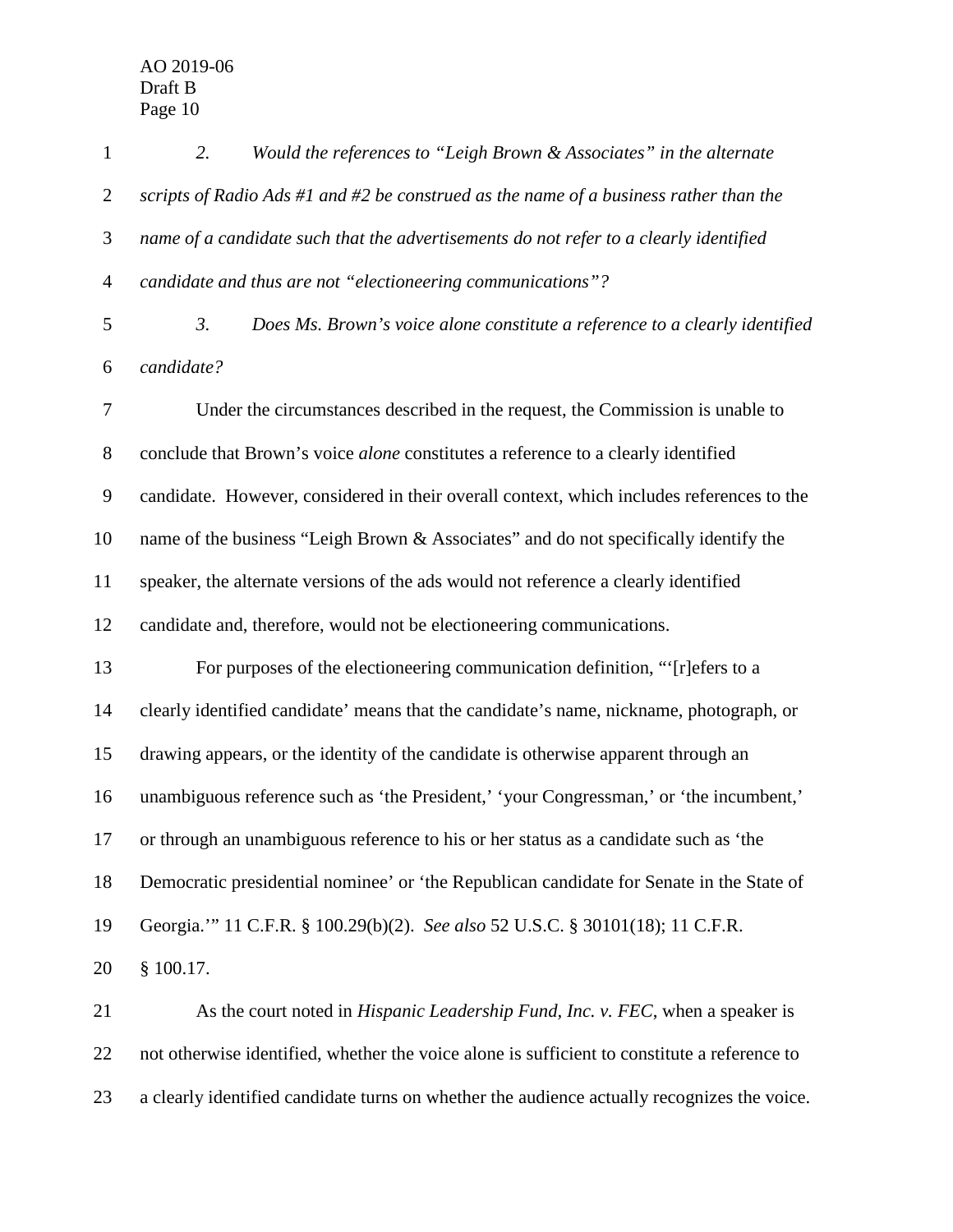897 F. Supp. 2d 407, 429-30 (E.D. Va. 2012) (finding that whether an ad contained an unambiguous reference to President Obama when it included an audio clip of him speaking an eight-word sentence but identified only as "the government" depended "entirely on whether the viewer actually recognizes the voice of the person speaking," and that no evidence had been offered to show that an average listener would recognize President Obama's voice solely from the clip).

 Here, Brown has been advertising her business to radio audiences in the Charlotte area for many years. These ads have all included Brown's voice and have clearly identified her as the speaker, and as a result her voice may well be familiar to some listeners. However, in the context of the alternate ads presented in the request, which do not specifically identify Leigh Brown as the speaker of the ads, there is no evidence that the presence of Brown's voice is sufficiently recognizable to constitute an unambiguous reference to her. The alternate ads do contain the name "Leigh Brown & Associates," which may help listeners connect the voice with the name of the speaker if the voice is familiar to them from previous ads, but the Commission has insufficient information to conclude that listeners would be familiar with the voice itself or that the average listener would make that connection between the voice and the identity of the speaker. However, as the court noted in *Hispanic Leadership Fund*, whether "the identity of the candidate is apparent by unambiguous reference" must be determined by looking

"both to the context of the reference as well as to the meaning of the reference itself."

897 F. Supp. 2d at 427. Therefore, in determining whether the alternate ads would be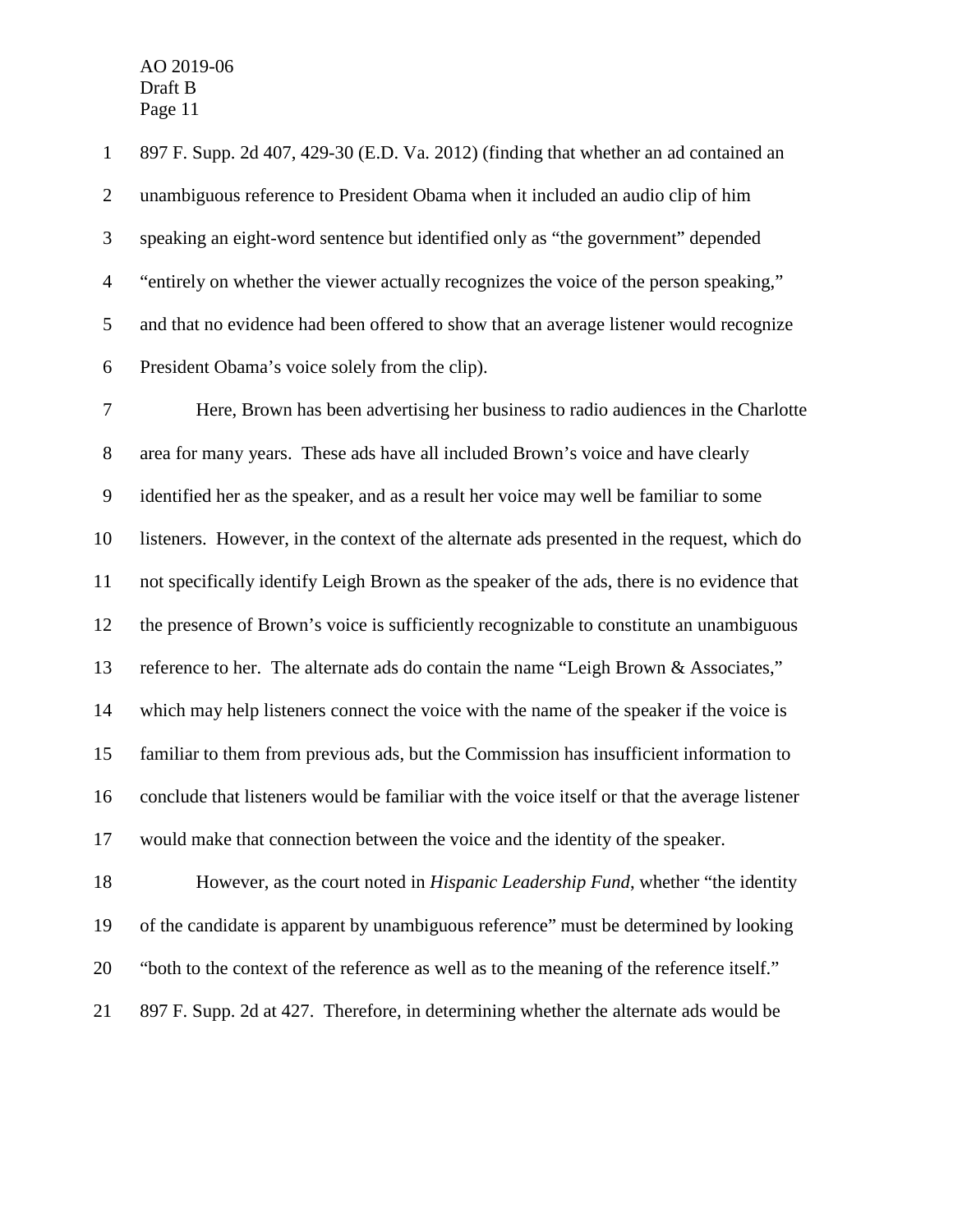electioneering communications, the Commission considers the entire context of the ads, including the language used, not only the voice of the speaker.

 The Commission previously considered an instance in which a company's name contained the name of a federal candidate, in Advisory Opinion 2004-31 (Darrow). There, a U.S. Senate candidate, Russ Darrow, Jr., had founded a group of car dealerships, each of which bore his name as part of the name of the dealership (*e.g.*, Russ Darrow West Bend, Russ Darrow Appleton Chrysler). Advisory Opinion 2001-31 (Darrow) at 1. The company had worked to develop "Russ Darrow" as a brand name for its dealerships for a decade. *Id.* At the time of the advisory opinion, the candidate's son, Russ Darrow III, was primarily responsible for all day-to-day operations, plans, and advertising decisions of the business, and had been the public face of the company in all advertising for over 10 years. *Id.* at 1-2. The Commission concluded that in those circumstances, references to "Russ Darrow" in the company's advertising would not be a reference to a clearly identified candidate, because they referred to the car dealerships or Russ Darrow III, and not to the candidate Russ Darrow, Jr. The Commission's conclusion was based on the ambiguity inherent in the facts of that particular case, where both the candidate and his son shared the same name but only the candidate's son appeared in the ads, and most of the references to "Russ Darrow" also included the full name of a particular dealership, such as "Russ Darrow Toyota" or "Russ Darrow Kia." *See id.* at 3. Here, although not all of the same facts are present, there are sufficient overlapping facts to support a similar conclusion: that the alternate ads refer to a 22 business entity, Leigh Brown & Associates, and not to Leigh Brown herself. Although

Brown plans to voice the alternate versions of the ads herself, and no contention is made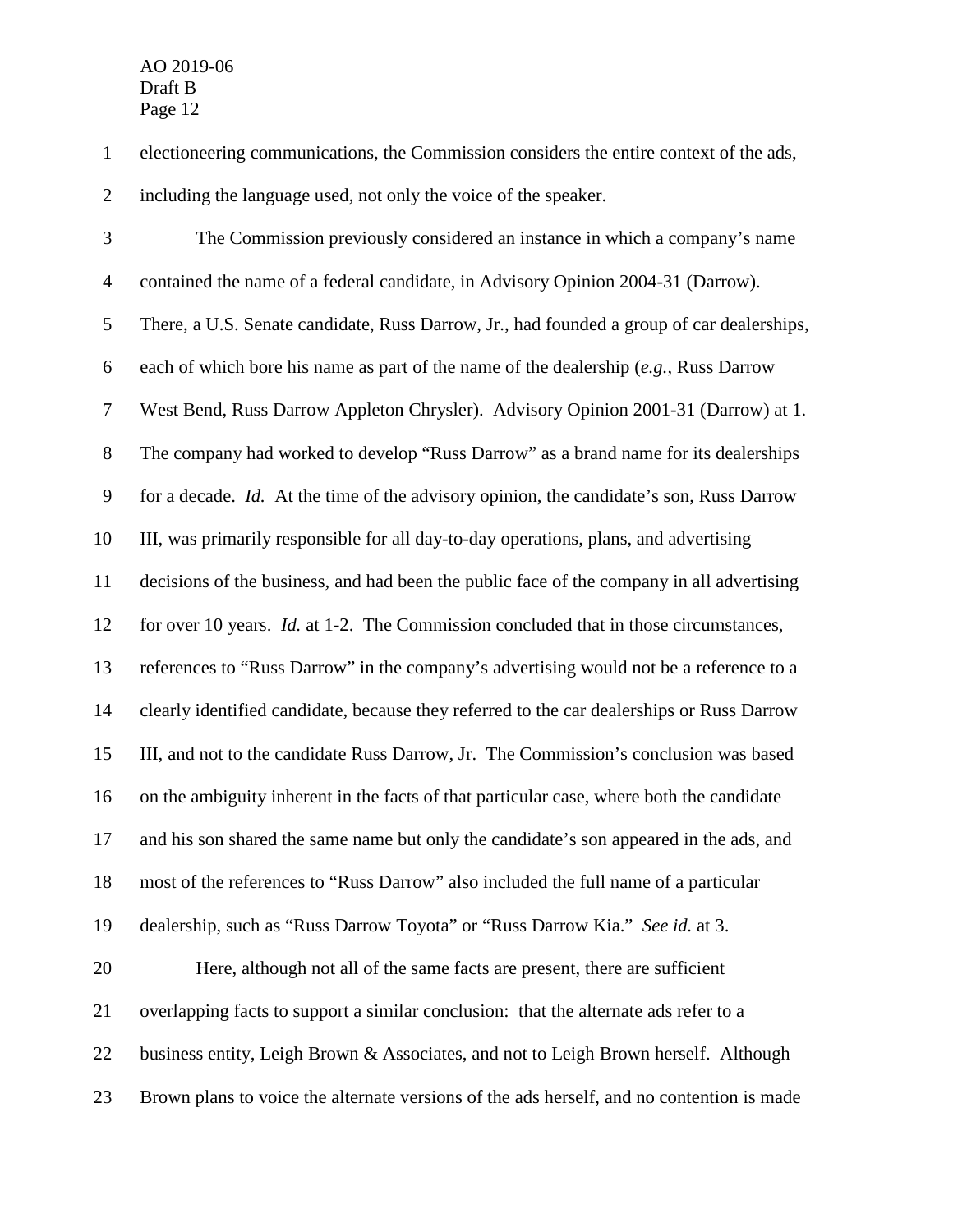| $\mathbf{1}$   | that there is another individual involved named Leigh Brown to whom the alternate ads       |
|----------------|---------------------------------------------------------------------------------------------|
| $\overline{2}$ | might refer, the alternate ads would refer to the full name of the business, similar to the |
| 3              | references to "Russ Darrow Toyota" and other dealership names used by Darrow's              |
| $\overline{4}$ | business. In fact, Brown's proposed alternate ads refer to the name of a business less      |
| 5              | ambiguously than some of the Darrow ads did, because a few of the Darrow ads included       |
| 6              | references to "Russ Darrow" rather than the full name of a business. See Advisory           |
| $\tau$         | Opinion 2004-31 (Darrow) at 3. Taken together with the references to "we" and "our          |
| $8\,$          | team" in the alternate ads and the absence of any references to Brown as an individual or   |
| $\mathbf{9}$   | identification of her as the speaker, the references to "Leigh Brown & Associates" refer    |
| 10             | to the business entity and not the candidate.                                               |
| 11             | After considering the entire context of the alternate ads, the Commission                   |
| 12             | concludes that the alternate ads do not contain references to a clearly identified federal  |
| 13             | candidate. Accordingly, the alternate ads would not be electioneering communications if     |
| 14             | aired within 30 days of the May 14 special election.                                        |
| 15             | <b>Conclusion</b>                                                                           |
| 16             | The Commission concludes that Radio Ads #1 and #2 are exempt from the                       |
| 17             | definition of "electioneering communication" because they do not promote, support,          |
| 18             | attack, or oppose a candidate and they are plainly and unquestionably not related to an     |
| 19             | election. The proposed alternate ads would not be electioneering communications.            |
| 20             | This response constitutes an advisory opinion concerning the application of the             |
| 21             | Act and Commission regulations to the specific transaction or activity set forth in your    |
| 22             | request. See 52 U.S.C. § 30108. The Commission emphasizes that, if there is a change        |
| 23             | in any of the facts or assumptions presented, and such facts or assumptions are material to |